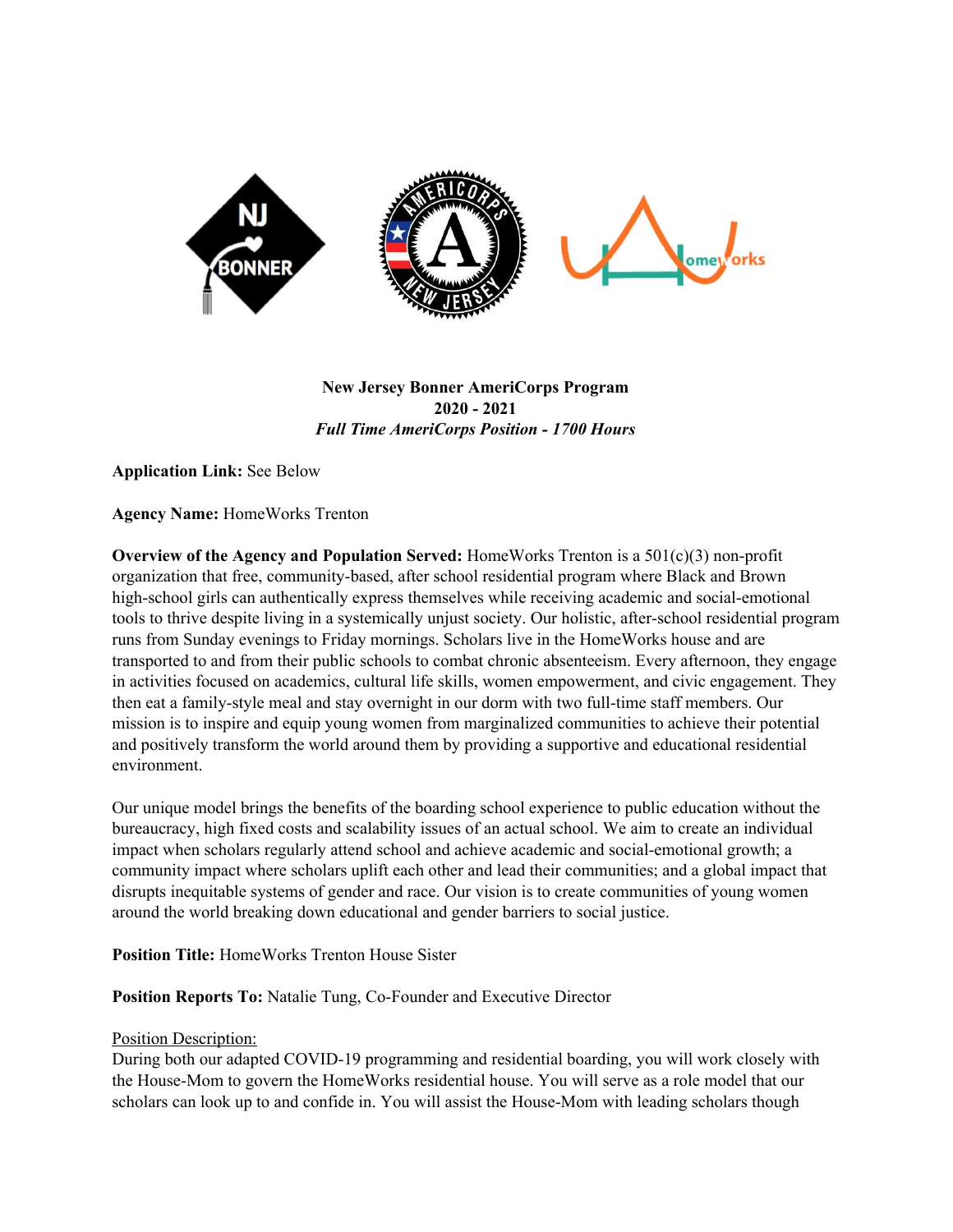HomeWorks programming. You will be expected to support the House-Mom when she responds to medical and personal emergencies. You will ride on the HomeWorks' bus, serving as a bus aide while scholars are being transported to and from school. You may speak with parents, guardians, and families regarding issues or updates about the scholars. Overall, the House Sister is a surrogate older sister that can guide the scholars through HomeWorks and through their personal lives.

Given COVID-19 guidelines and procedures, HomeWorks will not operate as planned this Fall 2020. Instead, we plan to provide an optional, safe classroom for HomeWorks scholars to attend virtual school in addition to our adapted, in-person HomeWorks programming. There will be no overnight boarding in our HomeWorks dormitory at this time. This decision reflects our organization's priority on community health and safety as well as scholars' social-emotional well-being.

During our adapted schedule, you will work from 9am to 5pm, Mondays through Fridays beginning September 1, 2020 and concluding whenever our regularly scheduled programming begins. These times and dates may change depending on the Trenton Public School calendar and COVID-19 developments. Once COVID-19 guidelines allow HomeWorks to operate our residential program, you and all other residential staff members will live in the HomeWorks house with the scholars.

# Responsibilities:

- Assist scholars with homework, academic enrichment (literacy and math), social-emotional learning and life skills (time management, financial literacy, etc.).
- Assist the House-Mom and Volunteer Coordinator with field trips for education enrichment (museums, campus tours, etc.).
- During the fall semester: Work 9am to 5pm from Mondays to Fridays. This is to accommodate our day programming during COVID-19. You will oversee and assist scholars as they attend virtual school and then lead HomeWorks programming afterwards.
	- During the spring semester, or whenever HomeWorks can operate our residential program again: Live in the house from Sunday nights to Friday mornings and assist scholars with their transition into dorm life, homesickness, and troubles at home. It is important to holistically assess each participant by taking into consideration not only what happens in the dorm, but also at school and at home.
- Serve as a bus aide during some weekday mornings and afternoons.
- Assess the girls' emotional and mental well-being. House Sisters are to take initiative in engaging in healthy conversations with our girls to maintain open communication.
- Develop a strong working relationship with House-Mom(s). You should work as a unit and complement the House-Mom's approach to build a positive house environment.
- Help House-Mom enforce all disciplinary policies and protocol, record participants' medical requirements and dosage, monitor participants' hygiene, account for each girl at lights out (bedtime).
- Know and follow local and federal laws (i.e. drug & alcohol use, mandated reporting).
- Remain adaptable and uphold HomeWorks values for incidents and situations that arise that may not be outlined above.
- Assist in completing quarterly progress reports.

# Required Training:

- HomeWorks Staff Orientation.
- New Jersey Bonner AmeriCorps orientation prior to the start of the term of service.